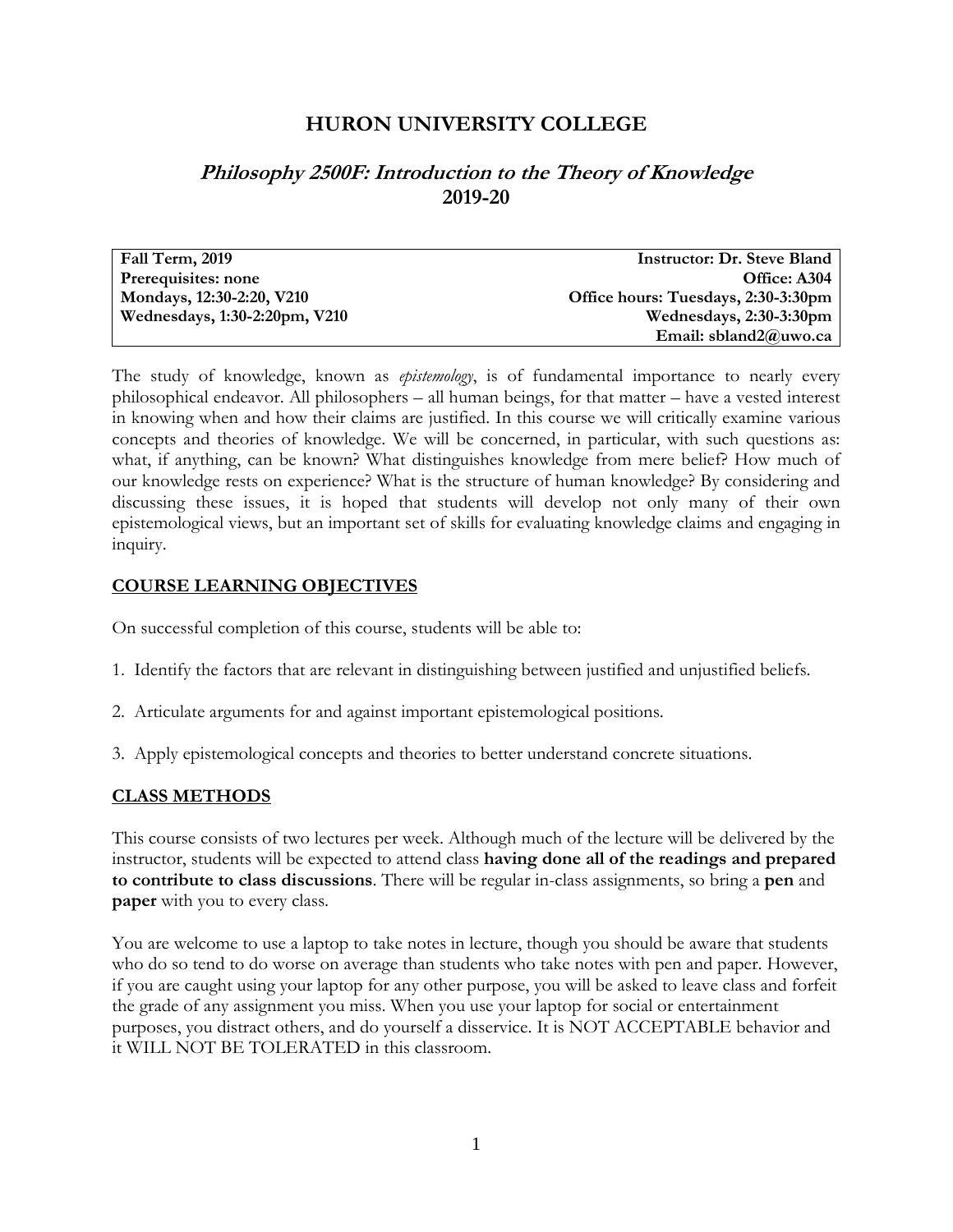Please do not take your phone out at any point during class. If you are caught looking at your phone during lecture, you will be asked to leave class and receive a grade of 0 on any assignment you miss. If there are extenuating circumstances that necessitate you checking your phone during class, please inform me BEFORE the beginning of class.

## **TEXTS**

Lawrence BonJour. *Epistemology: Classic Problems and Contemporary Responses*, Second Edition. Lanham, Maryland: Rowman & Littlefield Publishers, 2009.

## **METHODS OF EVALUATION**

## 10% Forum Posts

You are responsible for posting at least one question or comment in the Forum section of OWL **by the end of every week**. These posts should engage the material covered in class. They can be questions about something that is unclear to you, objections to any of the views discussed, suggestions about how to extend a theory, comments about where to find other relevant information on the topics under consideration, or responses to something that someone else has said. Forum posts will be evaluated on the basis of their relevance, insight, and capacity to generate discussion. **You will not receive credit for forum posts about lectures you did not attend**, and missed posts **cannot** be made up or accommodated for **any** reason.

20% Discussion questions (due in class)

Every lecture, you will be asked to write down answers to topical questions and hand them in at the end of lecture. The purpose of this exercise is to stimulate your interest and involvement by making explicit your intuitions about the topics under discussion. It will also provide you with the opportunity to evaluate the reliability of your philosophical intuitions, and possibly use them to motivate your arguments. All questions **must be completed in class**, so it is very important that you bring **a pen and paper** with you to every class. Missed questions **cannot** be made up or accommodated for **any** reason.

15% Dialogue (due October  $16<sup>th</sup>$ )

Many philosophers have argued for their views by presenting a dialogue between a variety of characters, some of whom agree with the views under consideration while others do not. You will be required to write and submit such a dialogue on the topic of our knowledge of the external world.

 $25\%$  Essay (2000 words, due November  $11<sup>th</sup>$ )

You will be given the essay topic, as well as advice about how to write a philosophy essay, at least one month in advance of the due date.

LATE PENALTY: the penalty for submitting assignments late is 3% per day, including weekends, up to a maximum of 50%.

5% Essay comments (due 3 days after the essays are returned)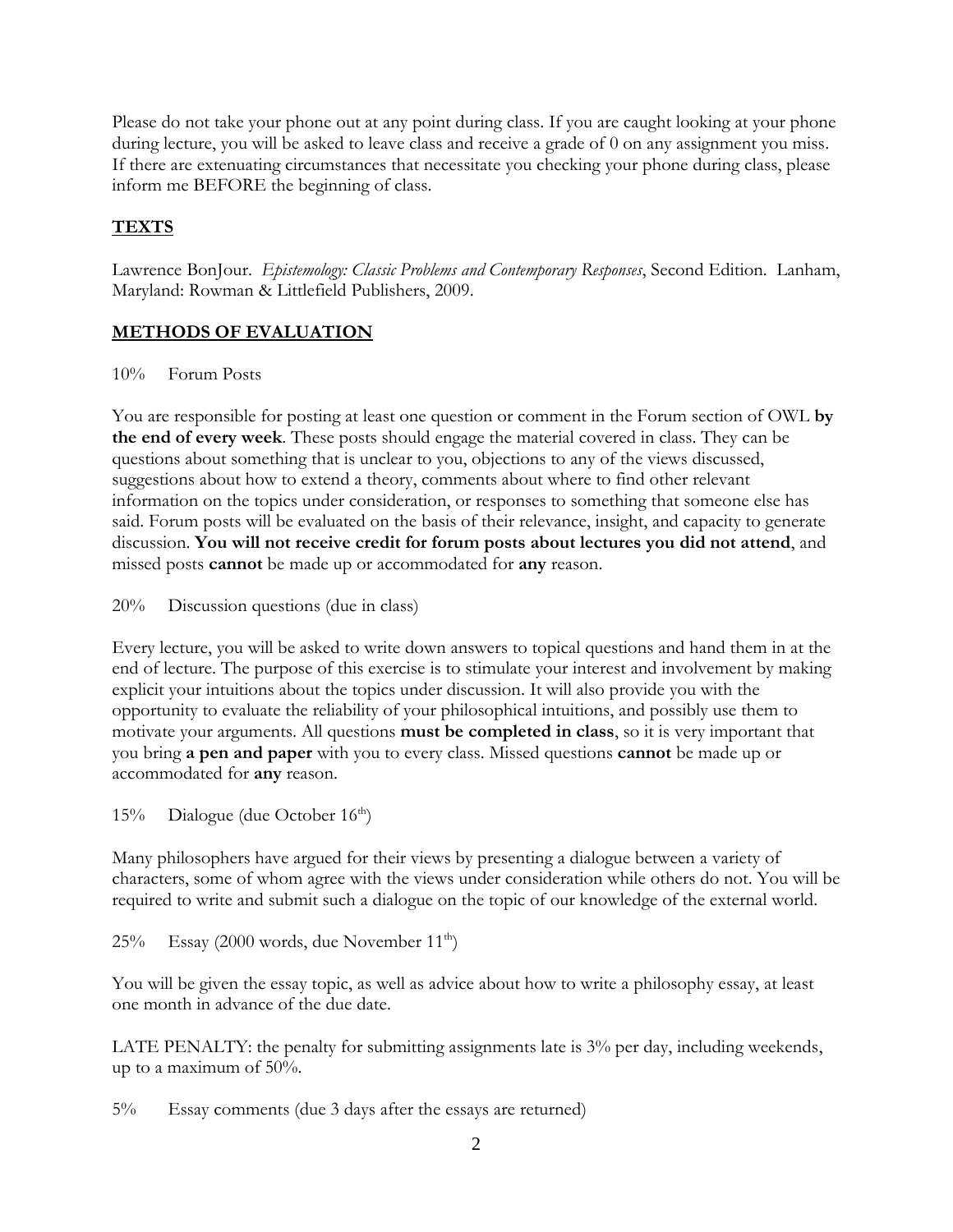I will return your graded essays, having filled out a rubric and commented on the first half only. You will then be responsible for commenting on the second half of your essay, pointing out mistakes, weaknesses, and ways in which your essay could be improved.

 $25\%$  Draft exam (due December 6<sup>th</sup>)

You will be required to draft a set of exam questions, answers, and a grading rubric that covers material from the entire term. **Late submissions will not be accepted**.

## **TENTATIVE SCHEDULE**

| Lecture    | Topic                           | Reading            |
|------------|---------------------------------|--------------------|
| Lecture 1  | The Concept of Knowledge        | BonJour, Ch. 3     |
| Lecture 2  | Immediate Experience            | BonJour, Ch. 6     |
| Lecture 3  | Knowledge of the External World | BonJour, Ch. 7, 12 |
| Lecture 4  | The Problem of Induction        | BonJour, Ch. 4     |
| Lecture 5  | A Priori Justification          | BonJour, Ch. 5     |
| Lecture 6  | Foundationalism and Coherentism | BonJour, Ch. 9     |
| Lecture 7  | Internalism and Externalism     | BonJour, Ch. 10    |
| Lecture 8  | Relativism                      | <b>TBA</b>         |
| Lecture 9  | Social Epistemology             | <b>TBA</b>         |
| Lecture 10 | New Frontiers                   | TBA                |



# **Appendix to Course Outlines: Academic Policies & Regulations 2019/2020**

## **Prerequisite and Antirequisite Information**

Students are responsible for ensuring that they have successfully completed all course prerequisites and that they have not completed any course antirequisites. Unless you have either the requisites for this course or written special permission from your Dean to enrol in it without them, you may be removed from this course and it will be deleted from your record. If you enrol in this course despite having already taken an antirequisite you may be removed from this course and it will be deleted from your record. Removals for these reasons may not be appealed. You will receive no adjustment to your fees in the event that you are dropped from a course for failing to have the necessary prerequisites or for having already taken the antirequisites.

## **Conduct of Students in Classes, Lectures, and Seminars**

Membership in the community of Huron University College and Western University implies acceptance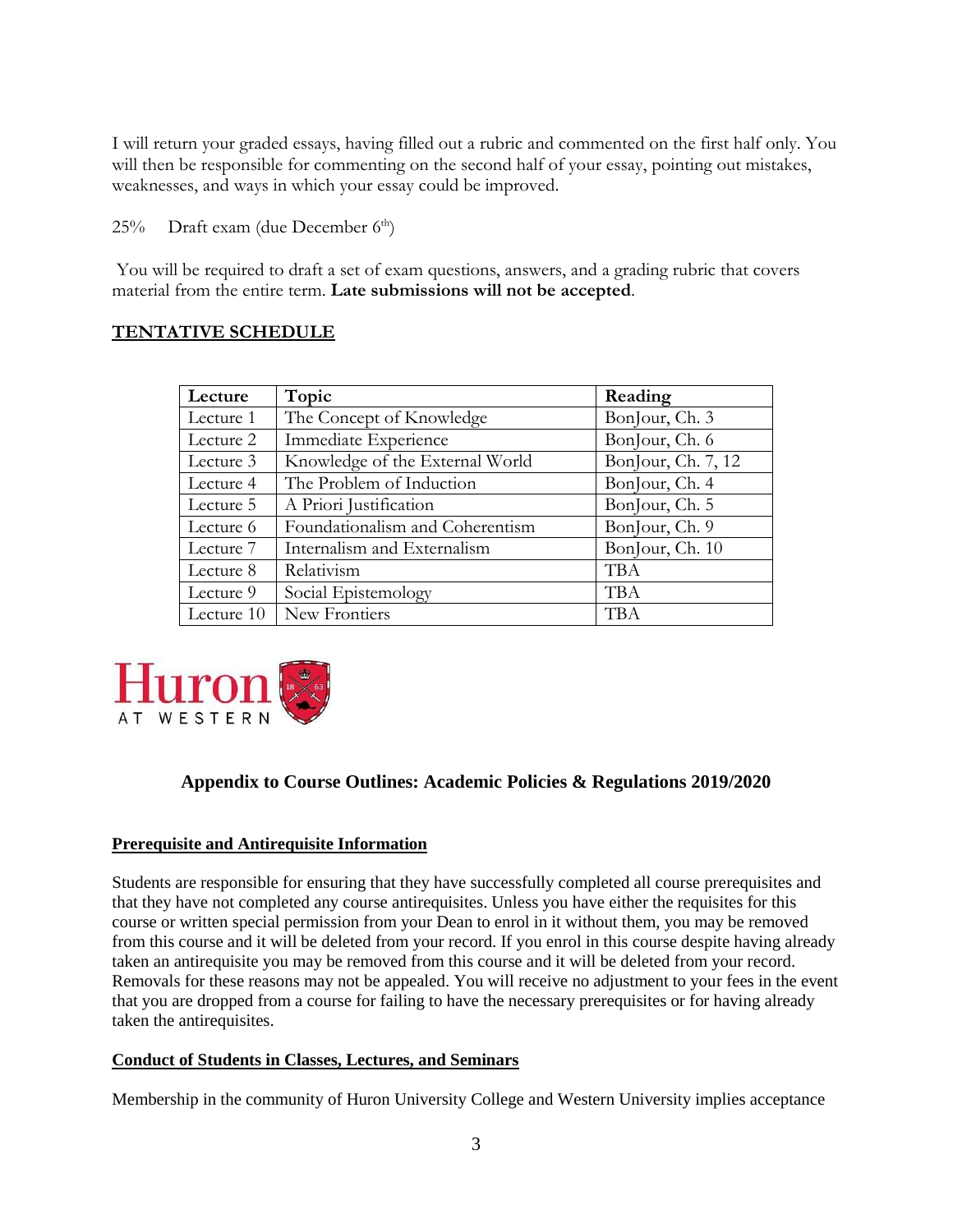by every student of the principle of respect for the rights, responsibilities, dignity and well-being of others and a readiness to support an environment conducive to the intellectual and personal growth of all who study, work and live within it. Upon registration, students assume the responsibilities that such registration entails. The academic and social privileges granted to each student are conditional upon the fulfillment of these responsibilities.

In the classroom, students are expected to behave in a manner that supports the learning environment of others. Students can avoid any unnecessary disruption of the class by arriving in sufficient time to be seated and ready for the start of the class, by remaining silent while the professor is speaking or another student has the floor, and by taking care of personal needs prior to the start of class. If a student is late, or knows that he/she will have to leave class early, be courteous: sit in an aisle seat and enter and leave quietly.

Please see the Code of Student Conduct at: [www.huronuc.on.ca/sites/default/files/pdfs/Code%20of%20Student%20Conduct.pdf.](http://www.huronuc.on.ca/sites/default/files/pdfs/Code%20of%20Student%20Conduct.pdf)

### **Technology**

It is not appropriate to use technology (such as, but not limited to, laptops, cell phones) in the classroom for non-classroom activities. Such activity is disruptive and is distracting to other students and to the instructor, and can inhibit learning. Students are expected to respect the classroom environment and to refrain from inappropriate use of technology and other electronic devices in class.

#### **Attendance Regulations for Examinations**

A student is entitled to be examined in courses in which registration is maintained, subject to the following limitations:

1) A student may be debarred from writing the final examination for failure to maintain satisfactory academic standing throughout the year.

2) Any student who, in the opinion of the instructor, is absent too frequently from class or laboratory periods in any course will be reported to the Dean of the Faculty offering the course (after due warning has been given). On the recommendation of the Department concerned, and with the permission of the Dean of that Faculty, the student will be debarred from taking the regular examination in the course. The Dean of the Faculty offering the course will communicate that decision to the Dean of the Faculty of registration.

**Short Absences**: If you miss a class due to a minor illness or other problems, check your course outline for information regarding attendance requirements and make sure you are not missing a test or assignment. Cover any readings and arrange to borrow notes from a classmate. Contact the course instructor if you have any questions.

**Extended Absences**: If you have an extended absence, you should contact the course instructor and an Academic Advisor. Your course instructor and Academic Advisor can discuss ways for you to catch up on missed work and arrange academic accommodations, if appropriate and warranted.

It is important to note that the Academic Dean may refuse permission to write the final examination in a course if the student has failed to maintain satisfactory academic standing throughout the year or for too frequent absence from the class or laboratory.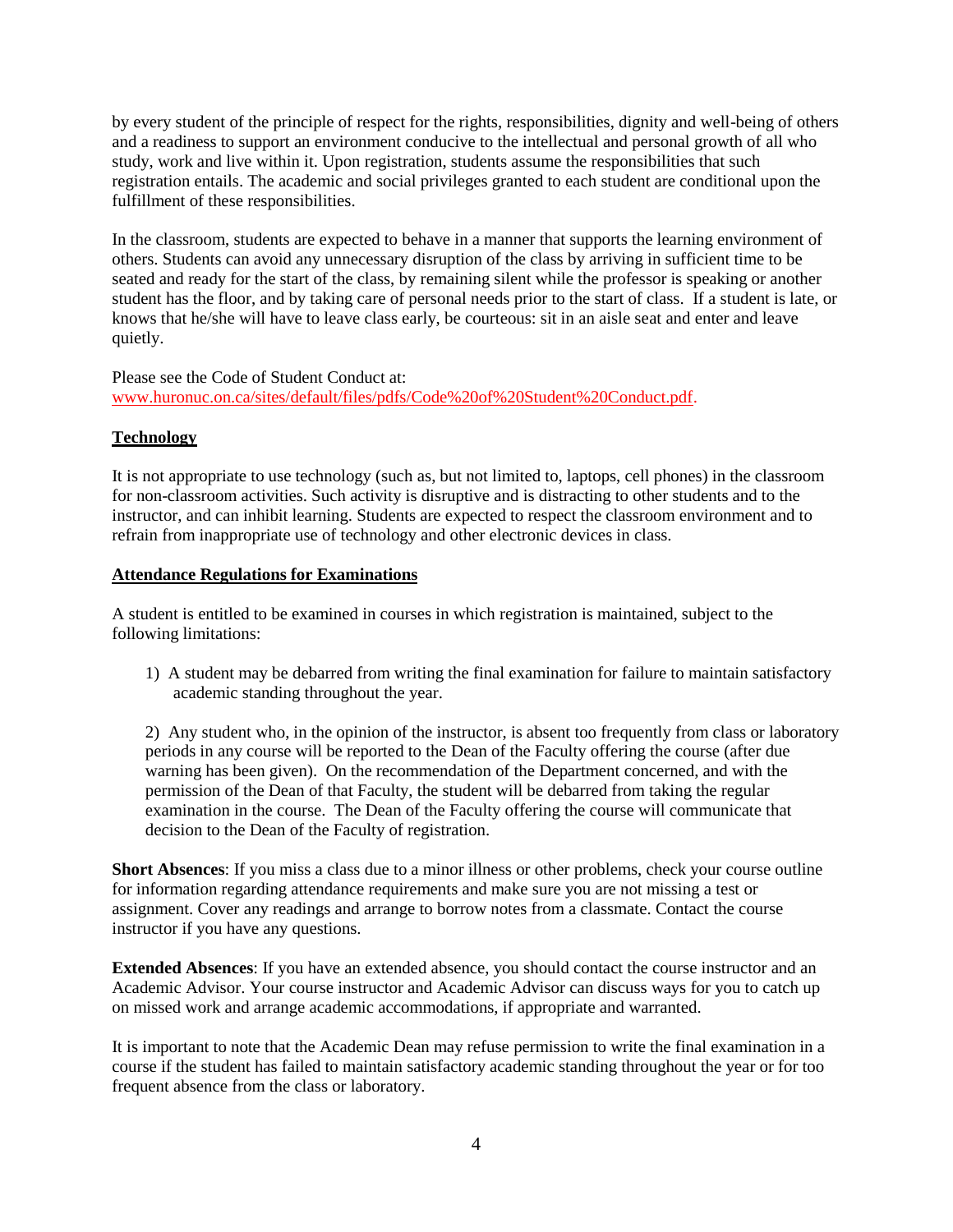Please see the policy on Attendance Regulations for Examinations here: [https://www.uwo.ca/univsec/pdf/academic\\_policies/exam/attendance.pdf.](https://www.uwo.ca/univsec/pdf/academic_policies/exam/attendance.pdf)

### **Class Cancellations**

In the event of a cancellation of class, every effort will be made to post all relevant information on the OWL class site at: [https://owl.uwo.ca/portal,](https://owl.uwo.ca/portal) and on the Huron website at [www.huronuc.on.ca/about/accessibility](http://www.huronuc.on.ca/about/accessibility) .

#### **Academic Student Support Services**

For advice on course selections, degree requirements, and for assistance with requests for medical accommodation, students should email an Academic Advisor in Huron's Student Support Services at [huronsss@uwo.ca.](mailto:huronsss@uwo.ca) An outline of the range of services offered is found on the Huron website at: [www.huronuc.ca/student-life-campus/student-services/academic-advising.](http://www.huronuc.ca/student-life-campus/student-services/academic-advising)

Department Chairs and Program Directors and Coordinators are also able to answer questions about their individual programs. Their contact information can be found on the Huron website at: [www.huronuc.ca/student-life-campus/art-social-science](http://www.huronuc.ca/student-life-campus/art-social-science) and at [www.huronuc.ca/student-life-campus/management-and-organizational-studies](http://www.huronuc.ca/student-life-campus/management-and-organizational-studies) .

#### **Adding / Dropping Courses**

If you think that you are too far behind to catch up or that your work load is not manageable, you should consult your Academic Advisor. If you consider reducing your workload by dropping one or more courses, this must be done by the appropriate deadlines. Please refer to the Huron website, [huronuc.ca/student-life-campus/student-services/academic-advising](https://huronuc.ca/student-life-campus/student-services/academic-advising) or review the list of official Sessional Dates on the Academic Calendar, available here: [http://www.westerncalendar.uwo.ca/SessionalDates.cfm.](http://www.westerncalendar.uwo.ca/SessionalDates.cfm)

You should consult with the course instructor and the Academic Advisor who can help you consider alternatives to dropping one or more courses. Note that dropping a course may affect OSAP and/or Scholarship/Bursary eligibility.

#### **Mental Health & Wellness Support at Huron and at Western**

Students who are stressed, emotionally distressed or in mental health crisis please refer to: [huronuc.ca/student-life-campus/student-services/health-wellness](https://huronuc.ca/student-life-campus/student-services/health-wellness) for a complete list of options about how to obtain help, or email [Huronwellness@huron.uwo.ca](mailto:Huronwellness@huron.uwo.ca) to access your wellness staff directly. Additional supports for Health and Wellness may be found and accessed at Western through [www.uwo.ca/uwocom/mentalhealth/.](http://www.uwo.ca/uwocom/mentalhealth/)

Huron is committed to providing a safe, welcoming campus for students, staff and faculty by providing confidential assistance to those who have personal safety concerns. Providing a safe and welcoming campus for students, staff and faculty is one of Huron's top priorities.

The Student Emergency Response Team (SERT) provides medical response to 9-1-1 calls on Main, Brescia and Huron campuses which operates 24 hours a day, 7 days a week during the academic year. SERT is dispatched through the campus community Police Service (CCPS) to any medical emergency on campus at (519) 661-3300. For more information about SERT please visit: [sert.uwo.ca/about-sert/about](https://sert.uwo.ca/about-sert/about-sert/)[sert/.](https://sert.uwo.ca/about-sert/about-sert/)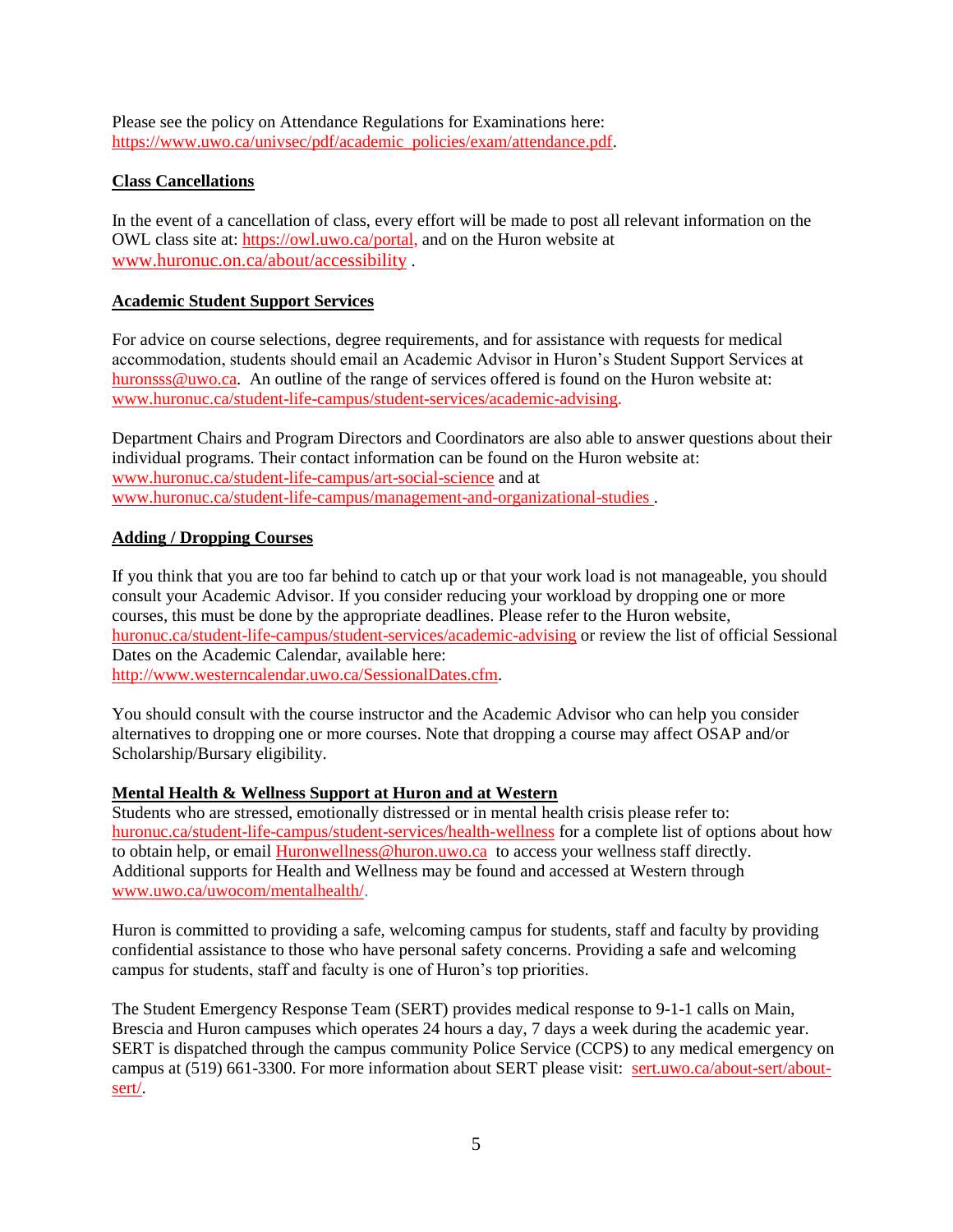#### **Statement on Academic Integrity**

The International Centre for Academic Integrity defines academic integrity as "a commitment, even in the face of adversity, to five fundamental values: honesty, trust, fairness, respect, and responsibility. From these values flow principles of behaviour that enable academic communities to translate ideals to action." (CAI Fundamental Values Project, 1999).

A lack of academic integrity is indicated by such behaviours as the following:

- Cheating on tests;
- Fraudulent submissions online;
- Plagiarism in papers submitted (including failure to cite and piecing together unattributed sources);
- Unauthorized resubmission of course work to a different course;
- Helping someone else cheat:
- Unauthorized collaboration:
- Fabrication of results or sources;
- Purchasing work and representing it as one's own.

#### **Academic Integrity: Importance and Impact**

Being at university means engaging with a variety of communities in the pursuit and sharing of knowledge and understanding in ways that are clear, respectful, efficient, and productive. University communities have established norms of academic integrity to ensure responsible, honest, and ethical behavior in the academic work of the university, which is best done when sources of ideas are properly and fully acknowledged and when responsibility for ideas is fully and accurately represented.

In the academic sphere, unacknowledged use of another's work or ideas is not only an offence against the community of scholars and an obstacle to academic productivity. It may also be understood as fraud and may constitute an infringement of legal copyright.

A university is a place for fulfilling one's potential and challenging oneself, and this means rising to challenges rather than finding ways around them. The achievements in an individual's university studies can only be fairly evaluated quantitatively through true and honest representation of the actual learning done by the student. Equity in assessment for all students is ensured through fair representation of the efforts by each.

Acting with integrity at university constitutes a good set of practices for maintaining integrity in later life. Offences against academic integrity are therefore taken very seriously as part of the university's work in preparing students to serve, lead, and innovate in the world at large.

A university degree is a significant investment of an individual's, and the public's, time, energies, and resources in the future, and habits of academic integrity protect that investment by preserving the university's reputation and ensuring public confidence in higher education.

**Students found guilty of plagiarism will suffer consequences ranging from a grade reduction to failure in the course to expulsion from the university. In addition, a formal letter documenting the offence will be filed in the Dean's Office, and this record of the offence will be retained in the Dean's Office for the duration of the student's academic career at Huron University College.**

#### **Statement on Academic Offences**

Scholastic offences are taken seriously and students are directed to read the appropriate policy,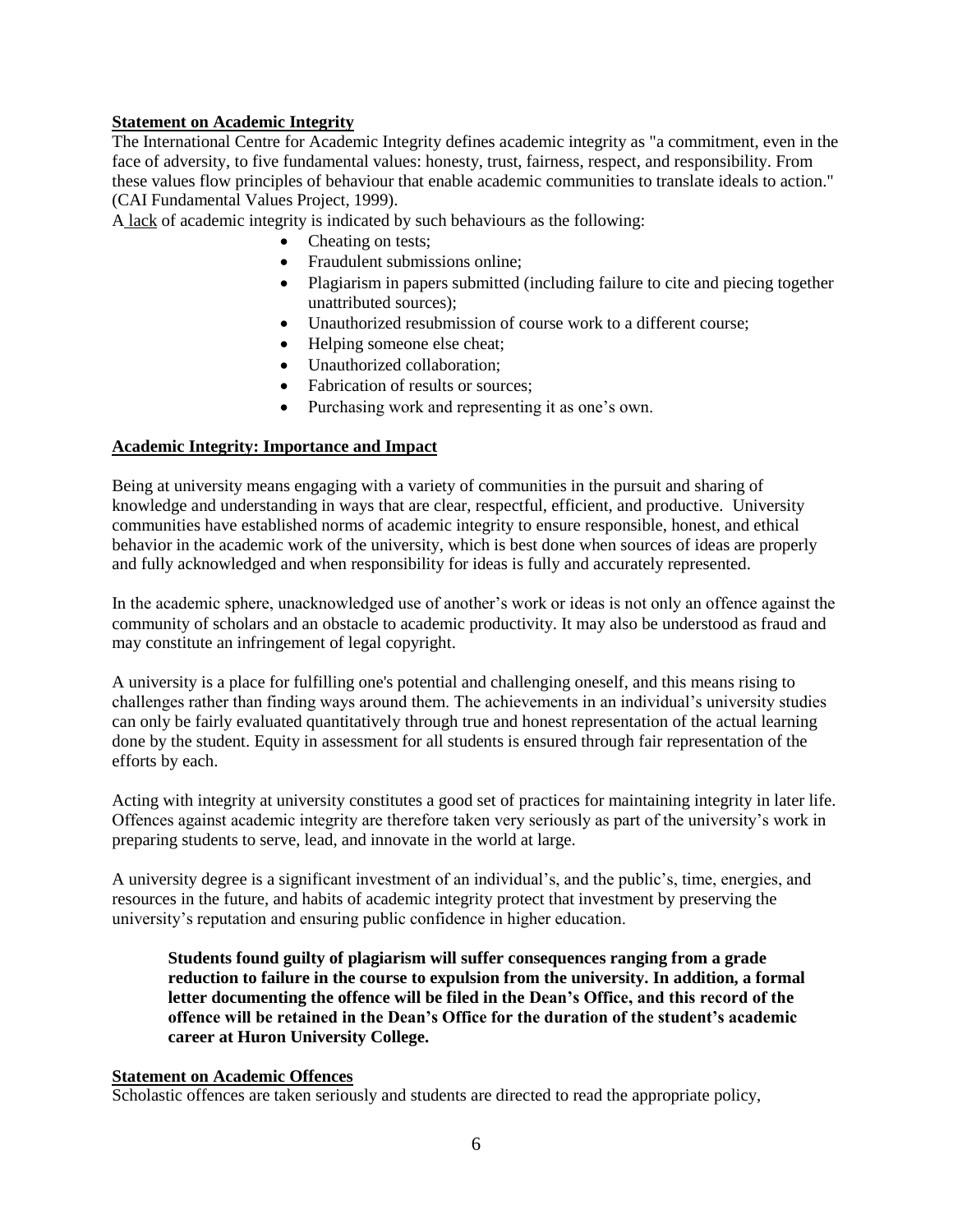specifically, the definition of what constitutes a Scholastic Offence, as per the Academic Calendar: [http://www.westerncalendar.uwo.ca/PolicyPages.cfm?PolicyCategoryID=1&Command=showCategory&](http://www.westerncalendar.uwo.ca/PolicyPages.cfm?PolicyCategoryID=1&Command=showCategory&SelectedCalendar=Live&ArchiveID=#SubHeading_189) [SelectedCalendar=Live&ArchiveID=#SubHeading\\_189](http://www.westerncalendar.uwo.ca/PolicyPages.cfm?PolicyCategoryID=1&Command=showCategory&SelectedCalendar=Live&ArchiveID=#SubHeading_189) .

## **Turnitin.com**

All required papers may be subject to submission for textual similarity review to the commercial plagiarism detection software under license to the University for a detection of plagiarism. All papers submitted for such checking will be included as source documents in the reference database for the purpose of detecting plagiarism of papers subsequently submitted to the system. Use of the service is subject to the licensing agreement, currently between Western University and Turnitin.com.

## **Computer-Marked Tests/exams**

Computer-marked multiple-choice tests and/or exams may be subject to submission for similarity review by software that will check for unusual coincidences in answer patterns that may indicate cheating.

## **Clickers**

Personal Response Systems ("clickers") may be used in some classes. If clickers are to be used in a class, it is the responsibility of the student to ensure that the device is activated and functional. Students must see their instructor if they have any concerns about whether the clicker is malfunctioning. Students must use only their own clicker. If clicker records are used to compute a portion of the course grade:

- the use of somebody else's clicker in class constitutes a scholastic offence
- the possession of a clicker belonging to another student will be interpreted as an attempt to commit a scholastic offence.

## **Policy on "Special" Accommodation**

Students who require **special** accommodation for tests and/or other course components must make the appropriate arrangements with the Student Development Centre (SDC). Further details concerning policies and procedures may be found at: <http://www.sdc.uwo.ca/ssd/index.html> .

## **Policy on "Academic" Accommodation - Medical / Non-Medical Grounds**

Students who require academic accommodation for tests and/or other course components must make the appropriate arrangements with the Student Development Centre (SDC). Further details concerning policies and procedures may be found at: [http://www.sdc.uwo.ca/ssd/index.html.](http://www.sdc.uwo.ca/ssd/index.html)

## **(a) Medical Grounds for assignments** *worth 10% or more of final grade***: Go directly to Huron Support Services/ Academic Advising, or email [huronsss@uwo.ca](mailto:huronsss@uwo.ca)** .

University Senate policy, which can be found at,

[https://www.uwo.ca/univsec/pdf/academic\\_policies/appeals/accommodation\\_medical.pdf](https://www.uwo.ca/univsec/pdf/academic_policies/appeals/accommodation_medical.pdf) , requires that all student requests for accommodation on medical grounds for assignments worth 10% or more of the final grade be made directly to the academic advising office of the home faculty (for Huron students, the "home faculty" is Huron), with supporting documentation in the form (minimally) of the Senate-approved Student Medical Certificate found at:

[https://www.uwo.ca/univsec/pdf/academic\\_policies/appeals/medicalform.pdf](https://www.uwo.ca/univsec/pdf/academic_policies/appeals/medicalform.pdf).

The documentation is submitted in confidence and will not be shown to instructors. The advisors will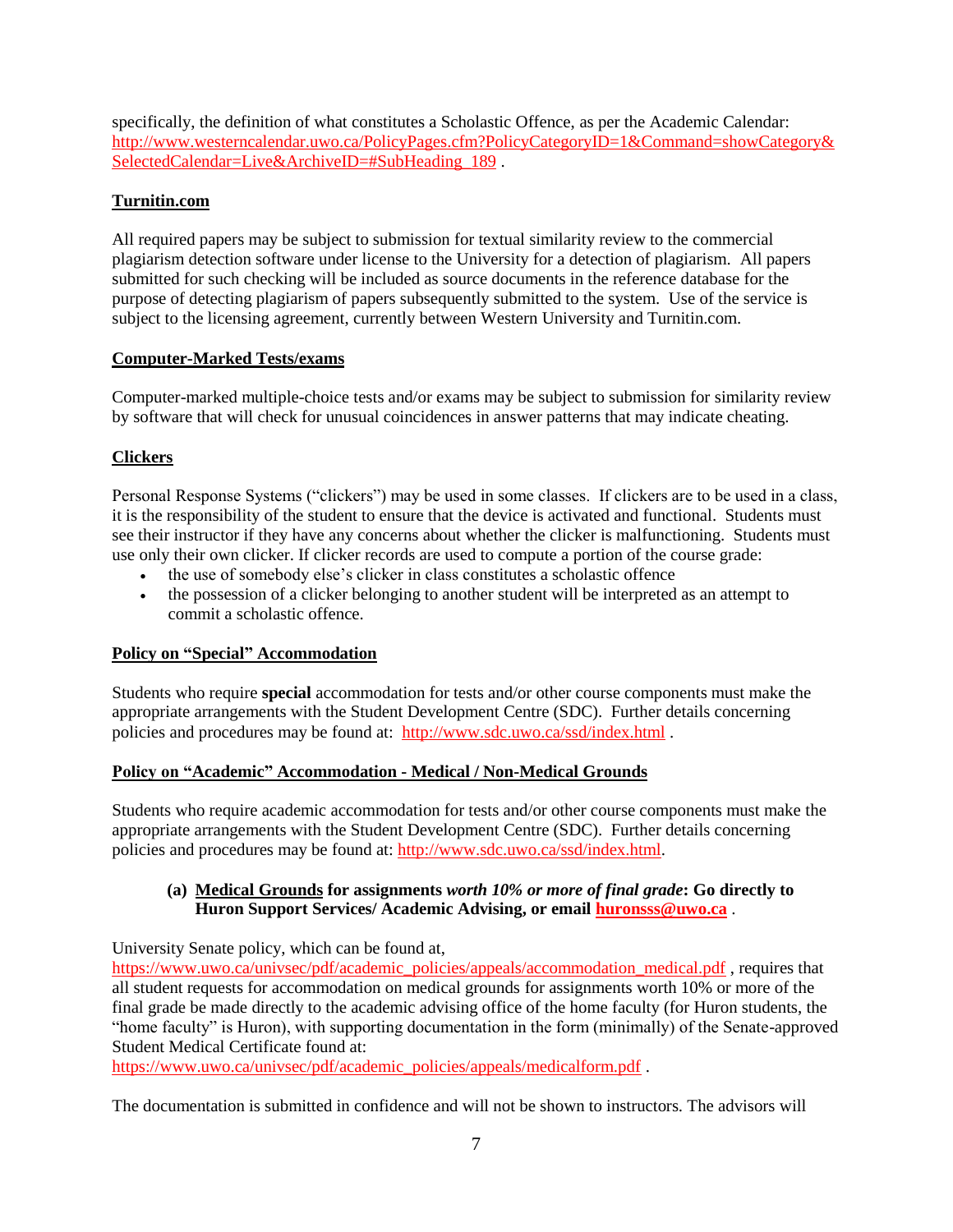contact the instructor when the medical documentation is received, and will outline the severity and duration of the medical challenge as expressed on the Student Medical Certificate and in any other supporting documentation. The student will be informed that the instructor has been notified of the presence of medical documentation, and will be instructed to work as quickly as possible with the instructor on an agreement for accommodation.

The instructor will not normally deny accommodation where appropriate medical documentation is in place and where the duration it describes aligns with the due date(s) of assignment(s). Before denying a request for accommodation on medical grounds, the instructor will consult with the Dean. The instructor's decision is appealable to the Dean.

## **(b) Accommodation on Medical Grounds for assignments worth** *less than 10%* **of final grade: Consult Instructor Directly**

When seeking accommodation on medical grounds for assignments worth less than 10% of the final course grade, the student should contact the instructor directly. The student need only share broad outlines of the medical situation. The instructor **may** require the student to submit documentation to the academic advisors, in which case she or he will advise the student and inform the academic advisors to expect documentation. The instructor may not collect medical documentation. The advisors will contact the instructor when the medical documentation is received, and will outline the severity and duration of the medical challenge as expressed on the Student Medical Certificate and in any other supporting documentation. The student will be informed that the instructor has been notified of the presence of medical documentation, and will be instructed to work as quickly as possible with the instructor on an agreement for accommodation.

The instructor will not normally deny accommodation where appropriate medical documentation is in place and where the duration it describes aligns with the due date(s) of assignment(s). Before denying a request for accommodation on medical grounds, the instructor will consult with the Dean. The instructor's decision is appealable to the Dean.

## **(c) Non-Medical Grounds: Consult your Instructor directly.**

Where the grounds for seeking accommodation are not medical, the student should contact the instructor directly. Late penalties may apply at the discretion of the instructor. Apart from the exception noted below, academic advisors will not be involved in the process of accommodation for non-medical reasons.

Where a student seeks accommodation on non-medical grounds where confidentiality is a concern, the student should approach an academic advisor with any documentation available. The advisors will contact the instructor after the student's request is received, and will outline the severity and duration of the challenge without breaching confidence. The student will be informed that the instructor has been notified that significant circumstances are affecting or have affected the student's ability to complete work, and the student will be instructed to work as quickly as possible with the instructor on an agreement for accommodation. Before denying a request for accommodation where documentation has been submitted to an academic advisor, the instructor will consult with the Dean. The instructor's decision is appealable to the Dean.

## **Requests for Academic Consideration Using the Self-Reported Absence Form**

The full Policy on Academic Consideration for student Absences – Undergraduate Students in First Entry Programs is available at:

[https://www.uwo.ca/univsec/pdf/academic\\_policies/appeals/Academic\\_Consideration\\_for\\_absences.pdf](https://www.uwo.ca/univsec/pdf/academic_policies/appeals/Academic_Consideration_for_absences.pdf) .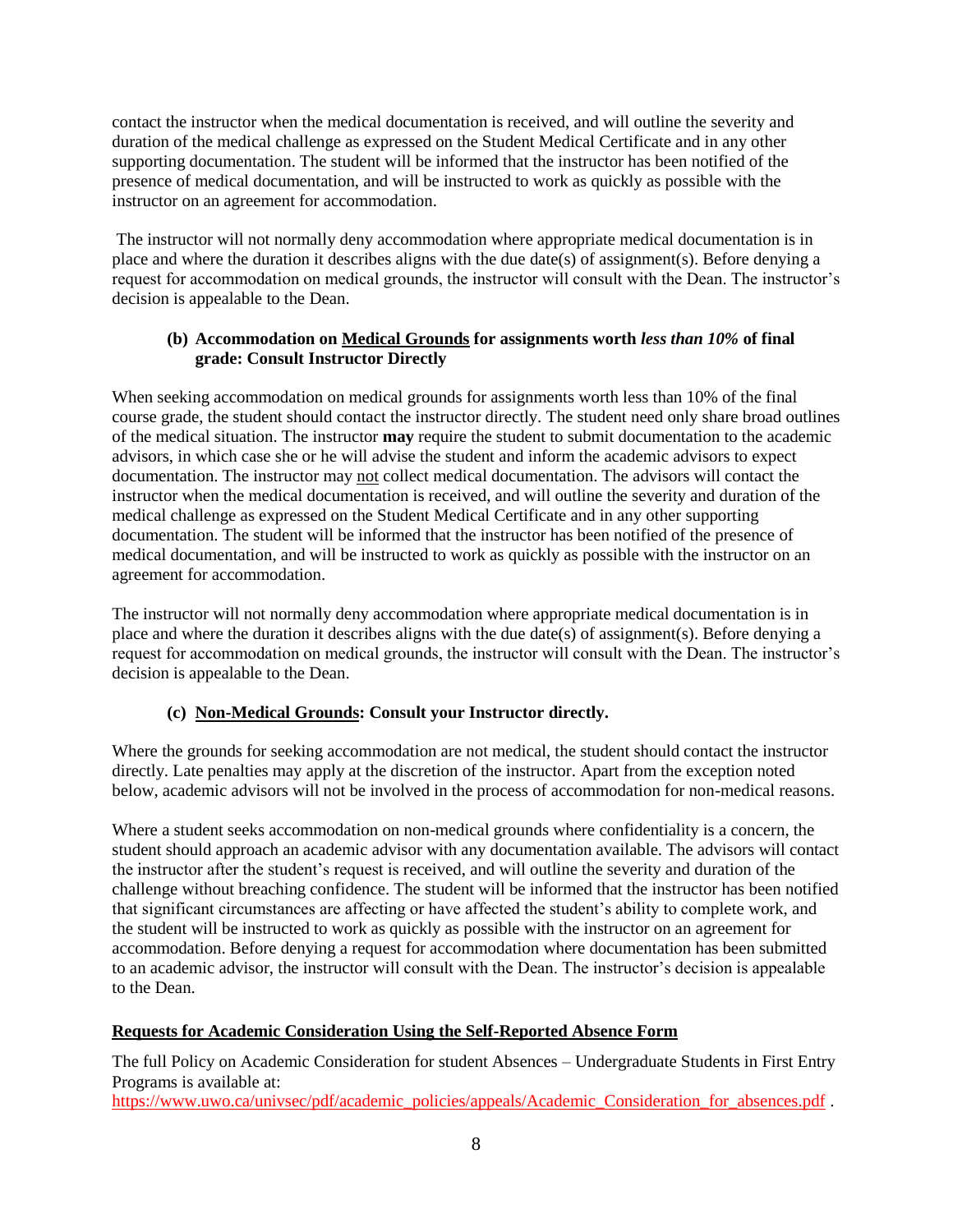Students who experience an unexpected illness or injury or an extenuating circumstance (48 hours or less) that is sufficiently severe to temporarily render them unable to meet academic requirements (e.g., attending lectures or labs, writing tests or midterm exams, completing and submitting assignments, participating in presentations) should self-declare using the online Self-Reported Absence portal. This option should be used in situations where the student expects to resume academic responsibilities within 48 hours or less.

The following conditions are in place for self-reporting of medical or extenuating circumstances:

**a**. students will be allowed **a maximum of two self-reported absences** between September and April and one self-reported absence between May and August;

**b**. any absences in excess of the number designated in clause a above, regardless of duration, will require students to present a **Student Medical Certificate (SMC**), signed by a licensed medical or mental health practitioner, detailing the duration and severity of illness, or appropriate documentation supporting extenuating circumstances to the Academic Counselling unit in their Faculty of registration no later than two business days after the date specified for resuming responsibilities. Please see section 4 below for more details.

**c.** The duration of the excused absence will be for a maximum of 48 hours from the time the Self-Reported Absence form is completed through the online portal, or from 8:30 am the following morning if the form is submitted after 4:30 pm;

**d.** The duration of the excused absence will terminate prior to the end of the 48 hour period should the student undertake significant academic responsibilities (write a test, submit a paper) during that time;

**e.** The duration of an excused absence will terminate at 8:30 am on the day following the last day of classes each semester regardless of how many days of absence have elapsed;

**f.** Self-reported absences will not be allowed for scheduled final examinations; for midterm examinations scheduled during the December examination period; or for final lab examinations scheduled during the final week of term;

**g.** Self-reporting **may not be used** for assessments (e.g. midterm exams, tests, reports, presentations, or essays) worth more than 30% of any given course.

**h.** students must be in touch with their instructors **no later than 24 hours after the end of the period covered by the Self-Reported Absence form**, to clarify how they will be expected to fulfil the academic expectations they may have missed during the absence.

#### **Important Dates and Directory at Huron and Western**

For a current and up-to-date list of important dates and campus directories, please visit:

- **Huron – Important Dates:** <https://huronuc.ca/important-dates-and-deadlines>
- **Western – Academic Calendar & Sessional Dates:** <http://www.westerncalendar.uwo.ca/SessionalDates.cfm>
- **Huron Directory – Faculty, Staff and Administration:** <https://huronuc.ca/index.php/contact/contact-directory>